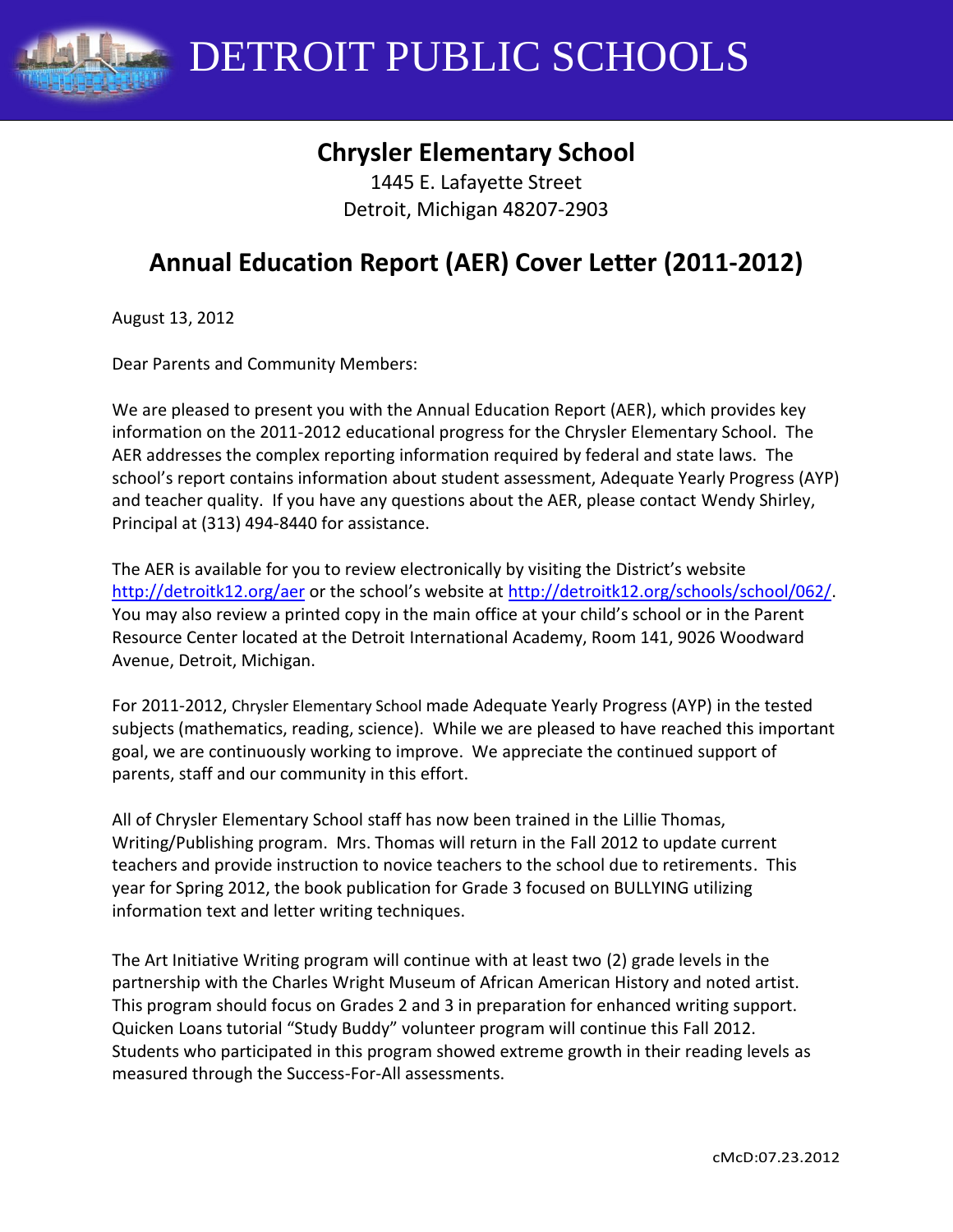The Success for All reform reading model will be continued at Chrysler Elementary School. This great program indicated to students, parents and staff the level of growth in students ELA (English Language Arts).

Chrysler Elementary School students will also embark upon a more aggressive math program utilizing more technology with students understanding basic skills in multiplication, division, addition and subtraction. Students will be responsible to master timed assessments to show proficiency based upon grade levels.

### **Parent Involvement**

Parents will develop and implement After-school programs such as Chess Club, Math Club, Science Club etc., to assist students in the school environment.

Parents will be responsible for ensuring that students utilized the on-line district and Title 1 programs that will be offered in the Fall 2012.

Parents will make sure that they are utilizing Parent Connect programs offered by the district to monitor students' grades, assignments, and attendance.

Additionally, parents/guardians you can become involved in the successful education of your son/daughter by helping them get S.M.A.R.T. - establishing goals, which are:

**S**pecific – What, Why and How

- **M**easurable "If you can't measure it, you can't manage it." Help your son/daughter measure their progress, stay on track and reach their target dates.
- **A**ttainable Help your son/daughter make the commitment to take the small steps to accomplish the goals they have set.
- **R**ealistic Is it "do-able?" Help your son/daughter understand that do-able does not mean easy. It means that they are able to push themselves to acquire the skills and knowledge necessary to meet their goals.

**T**imely – Help your son/daughter set a time limit. "Fixing to "or "getting ready to" - are not viable points in time. Whatever the goal may be – Graduation?! - Help your son/daughter establish the urgency to begin now – Take action. (Available online at [http://www.goal-setting-guide.com/goal-setting-tutorials/smart-goal-setting\)](http://www.goal-setting-guide.com/goal-setting-tutorials/smart-goal-setting)

State law requires that we also report additional information.

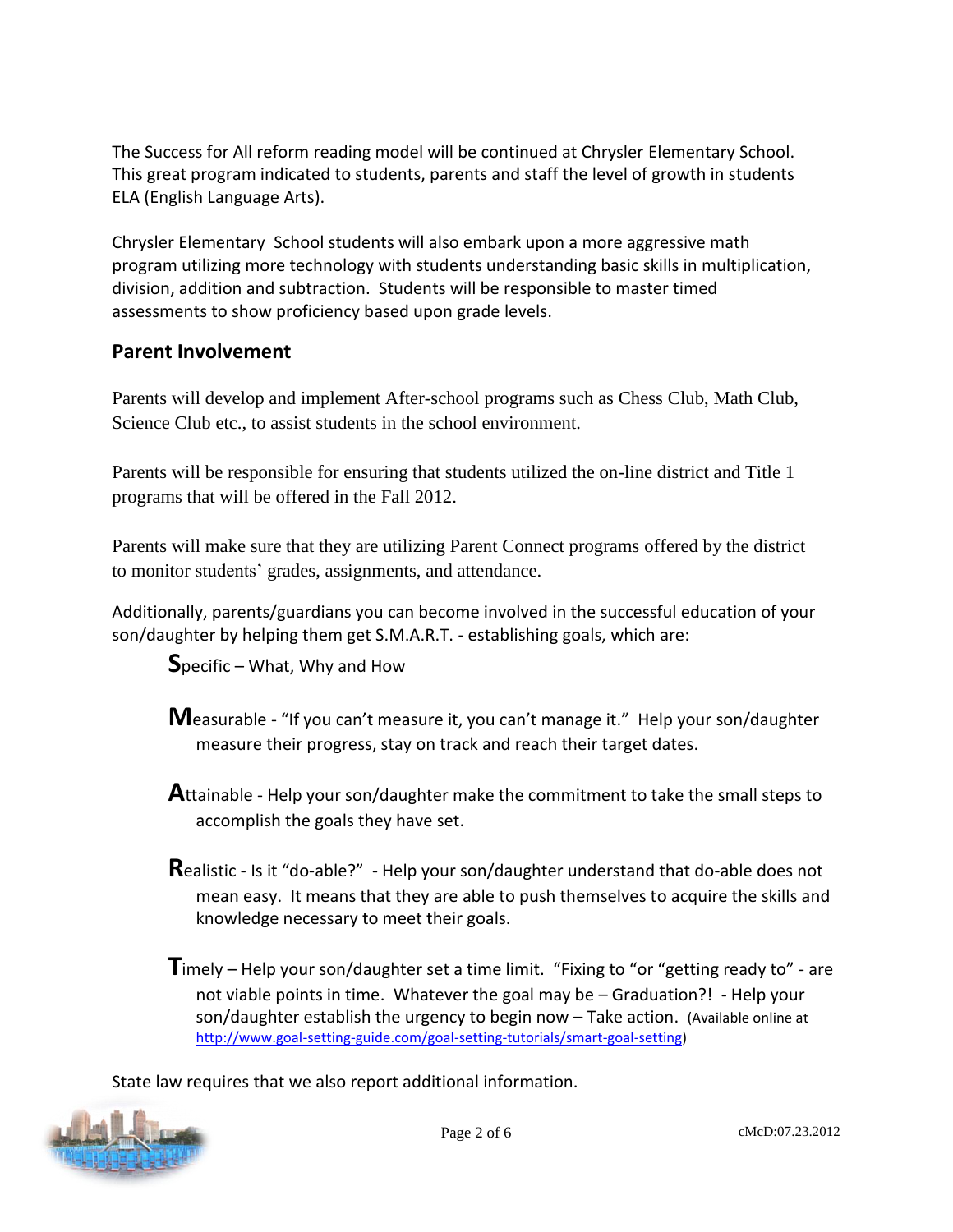### **Process for Assigning Pupils to the School**

During the 2011-2012 school year, Detroit Public Schools implemented the "Open Enrollment Initiative." This initiative allows students to elect to attend any Detroit Public School without being required to live within the boundary for that school. The "Open Enrollment Initiative" does not apply to the Examination High Schools, or Application Schools. Parents may enroll their child(ren) in the school of their interest as long as the school has not reached capacity for their particular grade. Enrollment preference is given to students who live within the boundary of a school. It should also be noted that transportation will not be provided for students who select a school outside of the boundary of their home school. "Open Enrollment Initiative" resources can be found on our website at:

http://detroitk12.org/resources/prospective\_students/.

### **School Improvement Status**

| Year      | <b>School Improvement Status</b> |  |
|-----------|----------------------------------|--|
| 2011-2012 | No AYP $\sim$ AYP Met            |  |
| 2010-2011 | $N/A \sim AYP$ Met               |  |

### **School Description:**

Chrysler Elementary School is an application school. We provide a academic, pupil-centered environment to motivate students to become productive citizens and life-long learners capable of contributing to the improvement of society. Our Fine Arts, Principal's Honor Award and after-school programs help students reach their goals. For more detailed information about our school, please visit our website at [http://detroitk12.org/schools/school/062/.](http://detroitk12.org/schools/school/062/)

## *Detroit Public Schools' Core Curriculum:*

Consistent with the Detroit Public Schools Academic Plan for 2012-2013**,** there are aggressive plans to accelerate the rate of student achievement and to ensure that students graduate with the academic and social skills necessary for success in college and the workplace.

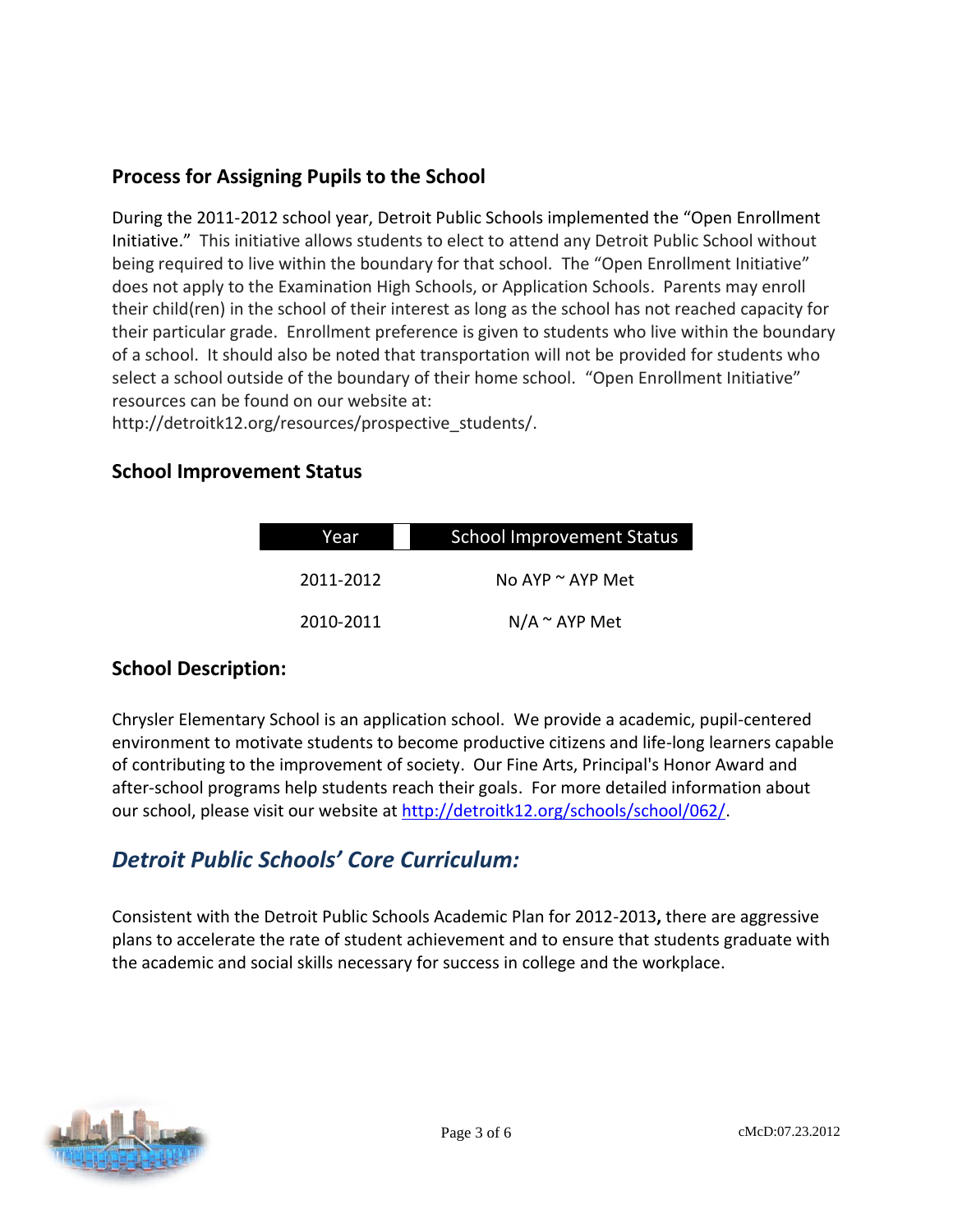### **Specific curriculum actions are based on the District's five (5) pillars of student achievement:**

- I. Talent management,
- II. High quality teaching and learning,
- III. Rigorous, transparent and continuous improvement cycle,
- IV. Customer service approach to community and each other, and
- V. A secure, inclusive and dynamic culture.

An Executive Summary of The 2012-2013 Academic Action Plan, is available online at [http://detroitk12.org/content/wp-content/uploads/2012/05/FINALAcademicPlanExecutive-](http://detroitk12.org/content/wp-content/uploads/2012/05/FINALAcademicPlanExecutive-Summary_2012.pdf)[Summary\\_2012.pdf](http://detroitk12.org/content/wp-content/uploads/2012/05/FINALAcademicPlanExecutive-Summary_2012.pdf).

### **Access to the Core Curriculum**

The instructional strategies and grade level expectations are aligned to the State standards and the NAEP. This represents the core curriculum, which is supported by the texts, materials, computer software and other school level resources used daily in the classrooms. All of the professional development activities are aligned to the core curriculum.

The implementation is a process delineated in the District Plan. This plan serves as the framework for each school's academic achievement plan.

The frequent monitoring of the implementation of these plans are conducted by the school diagnostic visits, review of the benchmark assessments, use of the teacher evaluation tool and adherence to the pacing calendar.

The variances from the State plan can be found in the grade level expectations, which are also aligned to the higher standards of NAEP.

A Summer Parent University is offered with classes to increase parenting skills, early childhood literacy, adult literacy and GED. During the school year, the Regional Parent Resource Center is a vehicle for parents and other community members to participate in regular and on-going informational and participatory sessions focused on curriculum and instruction. Learning Village (an online instructional management system), Web updates and semi-annual progress reports are a means to disseminate information to parents and community.

Detroit Public Schools Core Curriculum is currently under revision. Pacing Charts and Curriculum guides will be posted to the Division of Teaching and Learning under the Leadership page of our web-site in the near future.

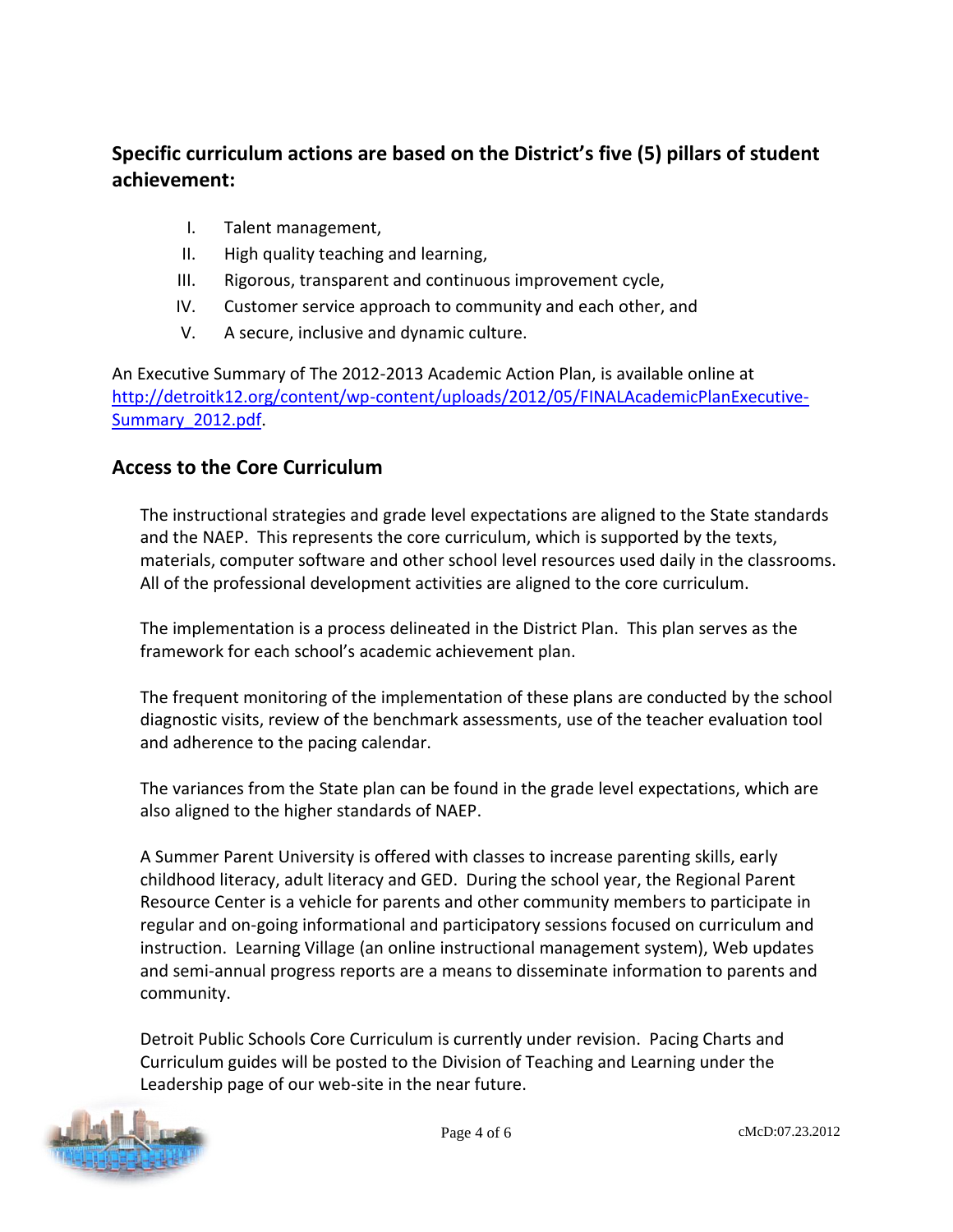### **Parent Engagement**

- $\div$  Use the technology portal for parents to view daily lessons and to communicate with teachers.
- $\cdot$  Implement and follow through with the parent contracts.
- Use the Parent Resource Center to engage parents in innovative workshops and sessions that are practical and will result in parent support to students at home.

### **Student Achievement Results**

Aggregate Student Achievement Results and Detroit Public Schools Quarterly Benchmark Assessment in Reading and Mathematics for Chrysler Elementary School can be found on the Detroit Public Schools' web-page at the Research, Evaluation and Assessment site at [http://detroitk12.org/data/rea/.](http://detroitk12.org/data/rea/) The following reports are available:

- District Profile Report
- Combined School Profile Reports
- Individual School Profile Reports
- Adequate Yearly Progress (AYP) Reports
- Annual Education Report

### **Parent-Teacher Conferences (Interactions):**

| <b>School Year</b>       | <b>Total Parent</b><br><b>Interactions</b> | Percent |
|--------------------------|--------------------------------------------|---------|
| 2011-2012                | 493                                        | 139.3%  |
| 2010-2011<br>(Corrected) | 389                                        | 111.1%  |

The Detroit Public Schools' Office of Research, Evaluation, Assessment and Accountability has developed a data collection system which has enabled the District to comply with the Annual Education Report criteria of identifying the number and percent of students represented by parents at Parent-Teacher Conferences.